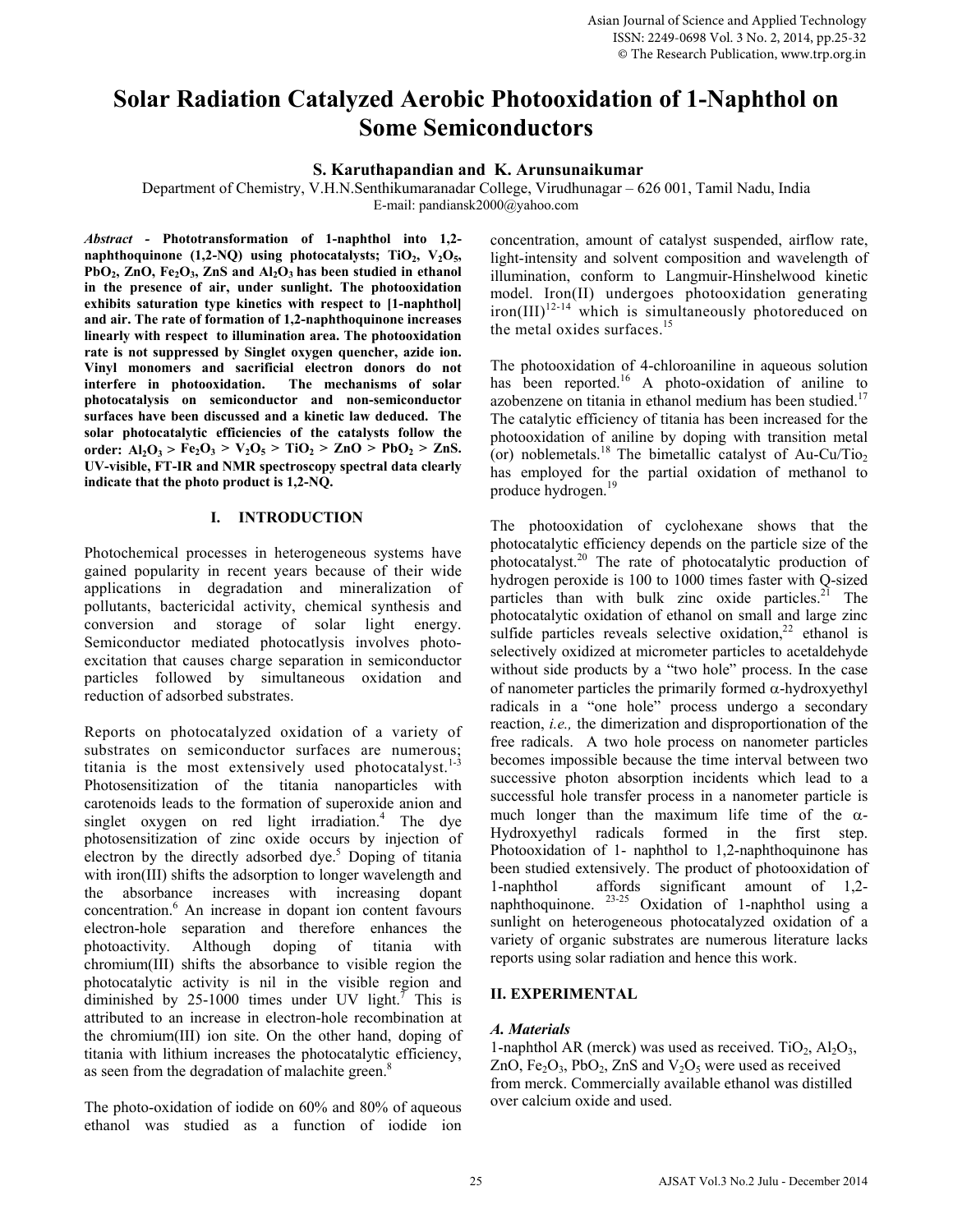#### *B. Solar Photocatalysis*

Photooxidations of 1 – naphthol using sunlight in presence of catalysts  $TiO_2$ ,  $V_2O_5$ ,  $PbO_2$ ,  $ZnO$ ,  $Fe_2O_3$ ,  $ZnS$  and  $Al_2O_3$ were made from 11.30 am to 12.30 pm during summer, February to May on open terrace exposed to sunlight. The intensity of solar radiation was measured using Digital Illuminance Meter (LUX-METER), Model: TES-1332A, TES Electrical Electronic Corp., Taiwan. The reactions were carried out in glass case; solutions of 1-naphthol (1- NAPH), prepared afresh were taken in wide reaction vessels of uniform diameter and catalyst beds covering the entire bottom of the reaction vessels were maintained. Air was bubbled using micro pumps without disturbing the catalyst bed. The volume of the reaction solution was kept as 25 mL and the loss of solvent due to evaporation was compensated periodically (every 20 min). The area of cross section of the reaction vessel was determined from the measured height of known volume of deionized distilled water taken in the reaction vessel.

#### *C. Product Analysis and Estimation*

Solar photooxidation of 1-naphthol in ethanol on  $TiO<sub>2</sub>$ , Al2O3, ZNO, Fe2O3, PbO2, ZnS yields a single product as 1, 2-naphthoquinone ( $\lambda$ max = 380nm)<sup>26</sup> which is confirmed by TLC. The reaction solution was evaporated and the product isolated using column chromatography using benzene as eluent. The brownish yellow solid was obtained (mp: 147°). The analysis of the product by FT-IR spectrum of a powder sample of 1,2-naphthoquinone was recorded using Shimadzu (8400S) spectrometer using KBr disc and the NMR Spectra were record on a 300 MHz Bruker spectrometer (using CDCl<sub>3</sub> as a solvent). The UV-vis spectra of the reaction solutions irradiated with sunlight, were identical with that of reported 1, 2-naphthoquinone  $(\lambda max = 380$ nm).<sup>27</sup> The absorbance of the product formed conforms to the Beer-Lambert law and the product was estimated using the reported value of the molar extinction coefficient  $(3.162\times10^{3} \text{ L mol}^{-1} \text{ cm}^{-1})^{28}$  The photo product identified by using UV, IR and <sup>1</sup>H-nuclear magnetic resonance (NMR) spectral datas are: IR : 3319, 3051, 1701, 1458, 1515, 1579 and 1625 and 1273 cm<sup>-1</sup>; <sup>1</sup>H NMR: 8.10, 7.74, 7.40, 7.30, 7.10 and 6.70 ppm; <sup>13</sup>C NMR: 180, 178,144, 135, 134.5, 132, 131, 130, 129 and 128 ppm.

#### **III. RESULTS AND DISCUSSION**

# *A. Solar Photooxidation of 1-Naphthol in the Presence of Semiconductors*

 The measurement of solar radiation shows fluctuation of sunlight intensity during the course of the photooxidation even under clear sky (Fig.1, Table I). Also, the intensity of solar radiation is different on different days. Now, for solar photooxidation experiments of different reaction conditions carried out in a set, the quantum of sunlight incident on unit area was made the same, by carrying out the experiments simultaneously, side-by-side, thus making it possible to compare the solar results. The solar photooxidation results are consistent. Solar photooxidation of 1-naphthol in ethanol on Titania, vanadia, zinc oxide, ferric oxide, lead dioxide, zinc sulfide and alumina yields 1, 2 naphthoquinone as the product. The progress of the solar photooxidation on observed using  $TiO<sub>2</sub>$  catalysts at various time intervals is shown in Fig. 2. The spectra clearly show a maximum absorbance ( $\lambda_{\text{max}}$ ) at 380 nm; however there is no such absorbance is observed at 0 min. It reveals that the maximum absorbance at 380 nm is corresponding to 1,2 naphthoquinone which was identical with that of reported in literature.<sup>101</sup> A couple of solar experiments of identical reaction conditions carried out simultaneously, side by side, yield results within  $\pm$  5% and this is so on different days. This reproducibility is not surprising as the quantum of solar radiation absorbed by the test is the same as that of the control (standard) and the ratio becomes independent of fluctuation.

#### *B. Factors Influencing Solar Photocatalysis*

The various factors such as concentration of 1-naphthol, air flow rate and bed area influencing the solar photocatalyzed reactions in ethanol was examined by carrying out a set of experiments simultaneously under identical illumination; also an experiment under standard conditions was carried out side by side with the entire rate measuring experiments. The rate of formation of 1,2-naphthoquinone (1,2-NQ) at different concentration of 1-naphthol at various semiconductor catalysts show that the oxidation rate increases with increase in the concentration and the variation conforms to Langmuir-Hinshelwood model (Fig. 3, Table II). The double reciprocal plot of rate *versus* [1- NAPHTHOL] affords straight line with positive *y*-intercept in all cases ( Table III). The effect of airflow rate on the rate of formation of 1,2-NQ was also carried out. Study of the photo catalyzed oxidation 1-naphthol as a function of airflow rate reveals that the enhancement of photo catalysis with oxygen concentration in the formation of 1,2-NQ (Fig. 4, Table IV ). The variation of rate with airflow rate suggests Langmuir-Hinshelwood kinetic model. The double reciprocal plots of rate versus airflow rate confirm the same (Table V). The reaction was also studied without bubbling air but the solutions were not deaerated. The dissolved oxygen itself brings out the reaction but the photo oxidation is weak. The reaction does not occur in dark. The photo catalysts used do not lose their catalytic activities on irradiation. Study of the photocatalyzed oxidation of 1 naphthol as a function of illumination area on the rate of formation of 1,2-NQ was also carried out. The reaction rate increases linearly with the apparent area of the catalytic bed (Fig. 5, Table VI). The Photoformation of 1,2-NQ have been studied in the presence of surfactants, vinyl monomer and azide ion (Table VII). The surfactants, singlet oxygen quencher and azide ion does not interfere the photochemical reaction. The vinyl monomers neither retard and nor polymerize during the course of photocatalysis.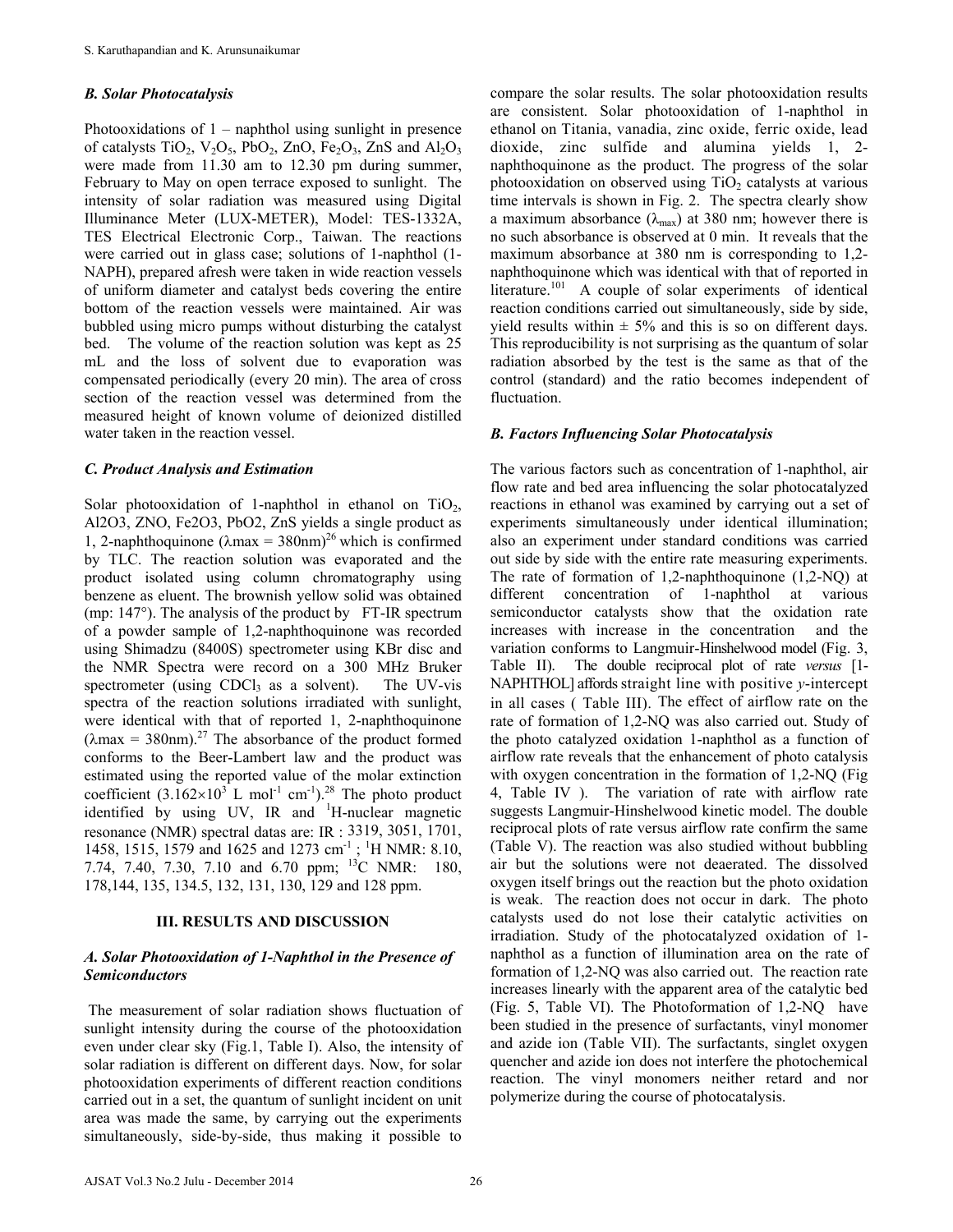# *C. Mechanism*

Of the seven photocatalyst employed in this study alumina is an insulator providing non-reactive surface while others are semiconductors with finite band gap energies. The bandgap excitation of semiconductors results in creation of electron-hole pairs such as holes in the valence band and electrons in the conductance band. Illumination of the semiconductors with light of an energy greater than the bandgap results in electron-hole pair generation. Since the recombination of a photogenerated electron-hole pair in a semiconductor is so rapid (occurring in a picoseconds time scale) (Eq. 3.1), for an effective photocatalysis the reactants

are to be adsorbed on the catalysts<sup>7</sup>. The hole reacts with the adsorbed 1-naphthol molecule to form 1-naphthol radicalcation  $(1 - \text{NAPH}^{+})$  (Eq. 3.2), while the electron is effectively removed by transfer to the adsorbed oxygen resulting in highly active superoxide radical-anion,  $O_2^{\bullet}$  (Eq. 3.3).<sup>27</sup> The 1-naphthol radical-cation may react with superoxide radical-anion yielding 1,2-naphthoquinone and water molecules (Eq. 3.4). And this mechanism is similar to the ZnO photocatalyzed oxidation of aniline in ethanol.<sup>27</sup>

$$
Semiconductor + hv \rightarrow h_{(vb)}^+ + e_{(cb)}^-
$$
\n(3.1)

$$
1 - NAPH_{(ads)} + h_{(vb)}^{+} \rightarrow 1 - NAPH^{+} \tag{3.2}
$$

$$
O_{2(ads)} + e_{(cb)}^- \rightarrow O_2^{-\bullet}
$$
\n
$$
(3.3)
$$

$$
1 - NAPH^{+} + O_2^{-} \rightarrow \bigotimes_{\mathbb{C}} \mathbb{C}^{\dagger} H_2 O \tag{3.4}
$$

The donor and acceptor adsorbed on the photocatalyst surface undergoes photoexcitation followed by electron transfer. The donor excitation results in the transfer of excited electron whereas the acceptor excitation leads to an electron jump from the donor level to the vacant acceptor  $level.<sup>28</sup>$ 

#### *D. Kinetic Law*

The photocatalysis on reactive as well as non-reactive surfaces requires adsorption of 1-naphthol and oxygen

Hence

molecules on the catalyst surface. The rate of formation of 1,2-naphthoquinone is a function of

(i) The fraction of the surface adsorbed by the 1-naphthol molecule,

(ii) The fraction of the surface on which oxygen molecule is adsorbed,

(iii) The surface area of the catalyst bed, and

(iv) The intensity of illumination.

#### Rate =  $kK_1K_2A[1-NAPHTHOL]\gamma$  $+ K_1 [1 - NAPHTHOL] + K_2 \gamma + K_1 K_2 \gamma$  $1$ <sup>1</sup> $2$ 1 2 12 [1-NAPHTHOL]  $1 + K_1 [1 - NAPHTHOL] + K_2 \gamma + K_1 K_2 \gamma [1 - NAPHTHOL]$  $kK_1K_2A[1-NAPHTHOL]$  $K_1$  [1 - NAPHTHOL] +  $K_2\gamma$  +  $K_1K$

where  $K_1$  and  $K_2$  are the adsorption coefficients of 1naphthol and oxygen molecules on the catalyst surface, *k* is the specific rate of oxidation of 1-naphthol,  $\gamma$  is the airflow rate, *A* is the surface area of the catalyst bed and *I* is the intensity of light. The fitment of the experimental data (Fig. 2 and 3) to the Langmuir-Hinshelwood curve, drawn using a computer program based on saturation kinetics with respect to 1-naphthol and airflow rate, confirms the kinetic equation. The kinetic expression explains satisfactorily the product formation as a function of 1-naphthol concentration, the airflow rate and the apparent surface area of the catalytic bed. The experimentally determined photocatalytic efficiencies of the catalysts reveal that they are not determined solely by the bandgap energies.

# **IV. CONCLUSION**

Solar radiations catalysed photooxidation of 1-naphthol in ethanol in the presence of air on semiconductors yields 1naphthoquinone and the conversion follows satutation kinetic with respect to 1-naphthol and airflow rate. The kinetic expression explains satisfactorily the product formation as a function of 1-naphthol concentration, the airflow rate and the apparent surface area of the catalytic bed.

#### **REFERENCES**

- [1] C. Kutal, *J. Chem. Edu.*, 60 (1983) 882.
- [2] (a) D. J. Michel and H. Huber, *Trends Biochem. Sci.*, 10 (1985) 243; (b) Z. H. Brunisholz and R. Sidler, in *New Comprehensive Biochemistry*: *Photosynthesis*, J. Amesz (Ed.), Elsevier, Amsterdam, 1987.
- [3] M. Muneer, M. Qamar and D. Bahmemann, *J. Mol. Catal. A: Chem.*, 234 (2005) 151.
- [4] T.A. Konovalova, J. Lawerence and L.D. Kispert, *J. Photochem. Photobiol. A*, 1 (2004) 162.
- [5] R Katoh, A. Furube, Y. Tamaki, T. Yoshihara, M. Murai, K. Hara, S. Murata, H. Arakawa and M. Tachiya, J. Photochem. Photobiol. A, 166 (2004) 69.
- [6] K.T. Ranjit and B. Viswanathan, *J. Photochem. Photobiol. A*, 108 (1997) 79.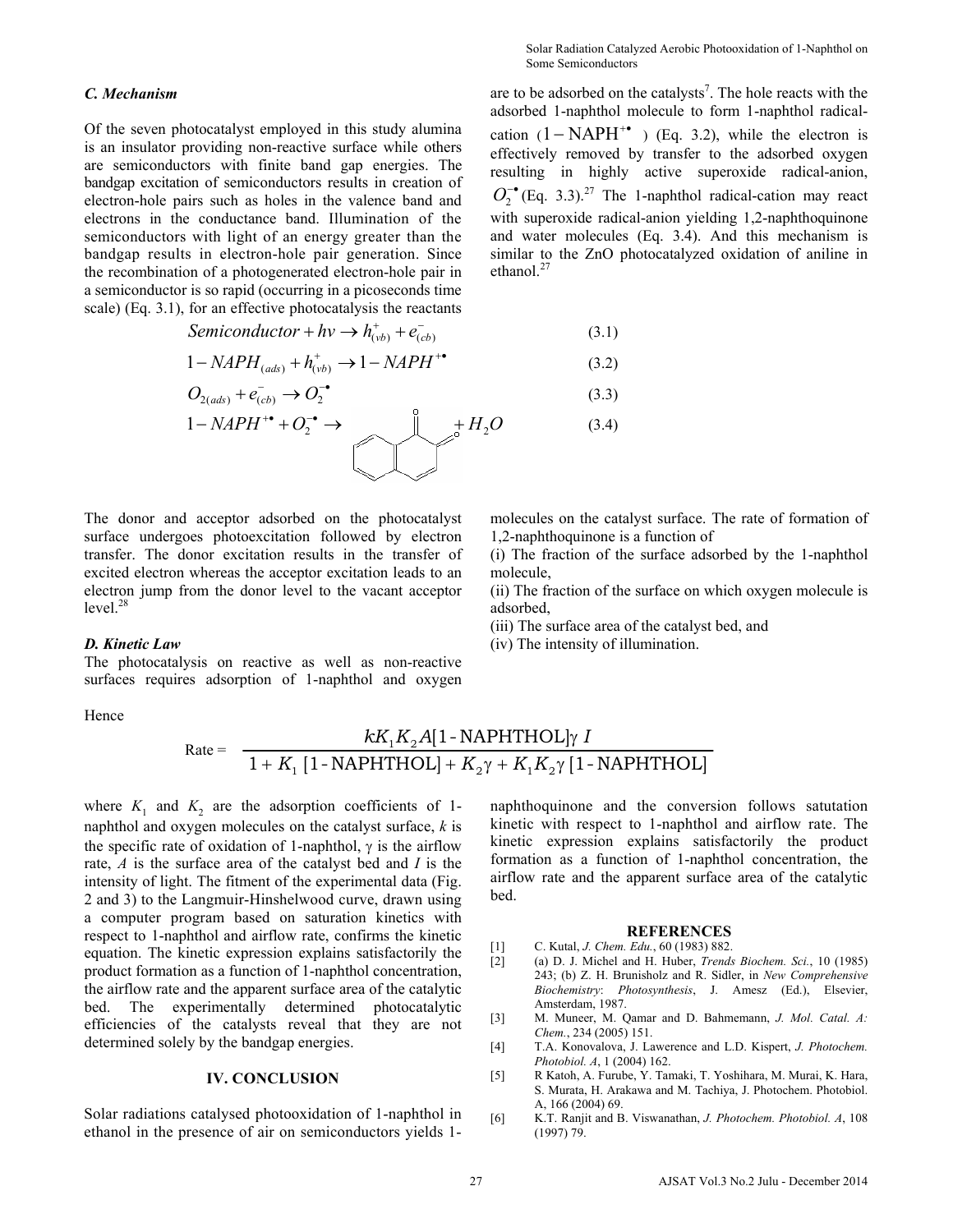- [7] J.M. Herrmann, J. Disdier and P. Pichat, *Chem. Phys. Letts.*, 108 (1984) 618.
- [8] Y. Bessekhouad, D. Robert, J. V. Weber and N. Chaoui, *J. Photochem. Photobiol. A*, 167 (2004) 49.
- [9] P. V. Kamat, Chem., Rev., 93 (1993) 267.<br>[10] A. L. Linsebigler, G. Lu and J. T. Yates Jr.
- [10] A. L. Linsebigler, G. Lu and J. T. Yates Jr., *Chem. Rev.,* 95 (1995) 735.
- [11] N. Nageswara Rao and P. Natarajan, *Curr. Sci.*, 66 (1994) 742.
- [12] S. R. Logan, *J. Chem. Soc., Faraday Trans.*, 86 (1990) 615.
- [13] R. W. Sloper, P. S. Braterman, A. G. Cairns-Smith, T. G. Truscott and M. Craw, *J. Chem. Soc., Chem. Commun.*, (1983) 488.
- [14] J. Jortner and G. Stein, *J. Phys. Chem.*, 66 (1962) 1258. [15] C. Karunakaran, R. Dhanalakshmi and S. Karuthapandian, *J. Photochem. Photobiol. A,*170 (2005) 391.
- [16] C. G. Miller and D. G. Crosby, *Chemosphere*, 12 (1983) 1217.
- [17] C. Karunakaran, S. Senthilvelan and S. Karuthapandian, *J. Photochem. Photobiol. A Chem.*, 172 (2005) 207.
- [18] V. Iliev, D. Tomova, L. Bilyarrca and L. Petrov, *Catal. Commun.*, 5(2004) 759.
- [19] T.-C. Gou, F.-W. Chang and L.Selva Roselin, *J. Mol. Catal. A Chem.*, 293 (2008) 8.
- [20] B. Su, Y. He, X. Li and E. Lin, *Indian J. Chem. A*, 36 (1997) 785.
- [21] A. J. Hoffman and M. R. Hoffmann, *Trace Met. Enviorn.*, 1993, 3, 155; *Chem. Abstr.*, 1994, 120, 231613q.
- [22] B. R. Muller, S. Majoni, R. Memming and D. Meissner, *J. Phys. Chem. B*, 101 (1997) 2501.
- [23] J. Kwong-Yungchu and C. Hawkins, *J. Chem. Soc. Chem. Commun.*, (1976). 676.
- [24] A. Kuboyama and H. Arano, *Bull. Chem. Soc. Japan,* 49 (1976) 1401.
- [25] P. J. Thornalley, M. Doherty, M. T. Smith, J. v. Bannister and G. M. Cohen, *Chem. Biol. Inter.*, 48 (1984) 195.
- [26] S. Nagakura, and A. Kuboyama, *J. Am. Chem. Soc.*, 76 (1954) 1003.
- [27] C. Karunakaran, S. Senthilvelan, S. Karuthapandian and K. Balaraman, *Catal. Commun.*, 5 (2004) 283.
- [28] A. Hagfeldt and M. Gratzel, *Chem. Rev.*, 95 (1995) 49.



Fig. 1 Solar Intensity measured using LUX-meter



Fig. 2 Photoformation of o- naphthaquinone in ethanol in the presence of TiO<sub>2</sub> at various time intervals. The UV-visible spectrum of the irradiated solutions.  $[1-NAPH] = 5.0$  mM; catalyst bed area = 11.36 weight of catalyst = 1.0 g; airflow rate = 8.74 mL s<sup>-1</sup>; volume of reaction solution = 25 mL.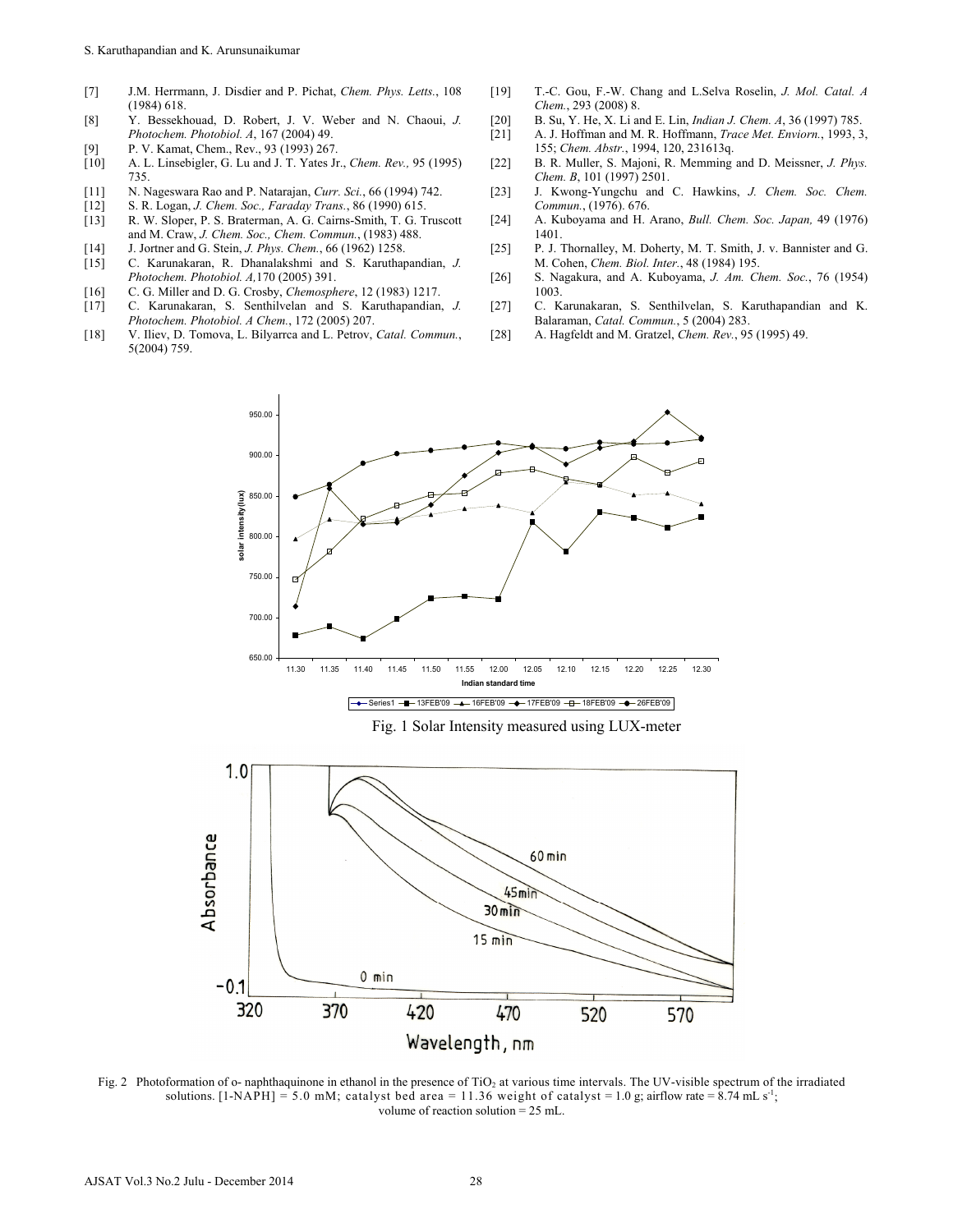

Fig. 3. Heterogeneous solar photooxidation of 1-Naphthol at different [1-NAPH]. Weight of Catalyst = 1.0 g; airflow rate = 8.74 mLs<sup>-1</sup>; bed area = 11.36 cm2 ; solvent: ethanol; volume of reaction solution = 25 mL.



Fig. 4 Dependence of solar photooxidation rate of 1-naphthol on airflow rate . [1-NAPH] = 5.0 mM; weight of catalyst = 1.0 g; bed area = 11.36 cm<sup>2</sup>; solvent: ethanol; volume of reaction solution = 25 mL.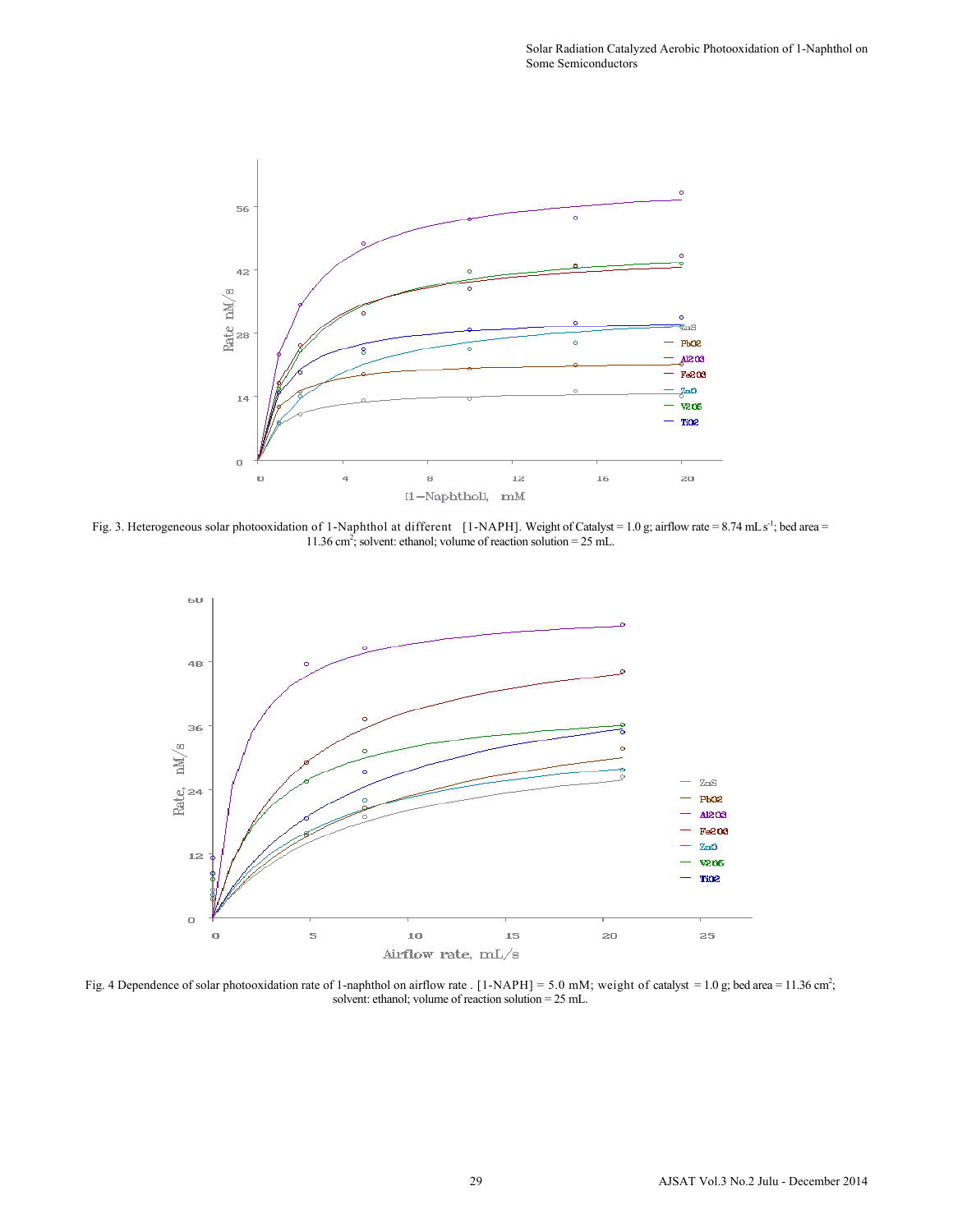

Fig. 5 Solar photooxidation of 1-Naphthol in ethanol as a function of illumination area. [1-NAPH] = 5.0 mM; weight of catalyst = 1.0 g; airflow rate = 8.74 mL  $s^{-1}$ ; Solvent: ethanol; volume of reaction solution = 25 mL.

|            | TABLE I SOLAR INTENSITY MEASURED USING LUX-METER |             |             |             |             |  |  |  |  |  |  |
|------------|--------------------------------------------------|-------------|-------------|-------------|-------------|--|--|--|--|--|--|
| <b>IST</b> | Solar intensity $\times$ 100 LUX                 |             |             |             |             |  |  |  |  |  |  |
|            | 13 Feb 2009                                      | 16 Feb 2009 | 17 Feb 2009 | 18 Feb 2009 | 26 Feb 2009 |  |  |  |  |  |  |
| 11.30      | 678                                              | 797         | 714         | 747         | 849         |  |  |  |  |  |  |
| 11.35      | 689                                              | 821         | 859         | 781         | 864         |  |  |  |  |  |  |
| 11.40      | 674                                              | 816         | 815         | 822         | 890         |  |  |  |  |  |  |
| 11.45      | 698                                              | 822         | 817         | 838         | 902         |  |  |  |  |  |  |
| 11.50      | 724                                              | 827         | 839         | 851         | 906         |  |  |  |  |  |  |
| 11.55      | 726                                              | 834         | 875         | 853         | 910         |  |  |  |  |  |  |
| 12.00      | 723                                              | 838         | 903         | 878         | 915         |  |  |  |  |  |  |
| 12.05      | 818                                              | 829         | 912         | 883         | 910         |  |  |  |  |  |  |
| 12.10      | 781                                              | 867         | 889         | 871         | 908         |  |  |  |  |  |  |
| 12.15      | 830                                              | 863         | 909         | 864         | 916         |  |  |  |  |  |  |
| 12.20      | 823                                              | 851         | 917         | 898         | 914         |  |  |  |  |  |  |
| 12.25      | 811                                              | 853         | 953         | 878         | 915         |  |  |  |  |  |  |
| 12.30      | 824                                              | 840         | 922         | 893         | 920         |  |  |  |  |  |  |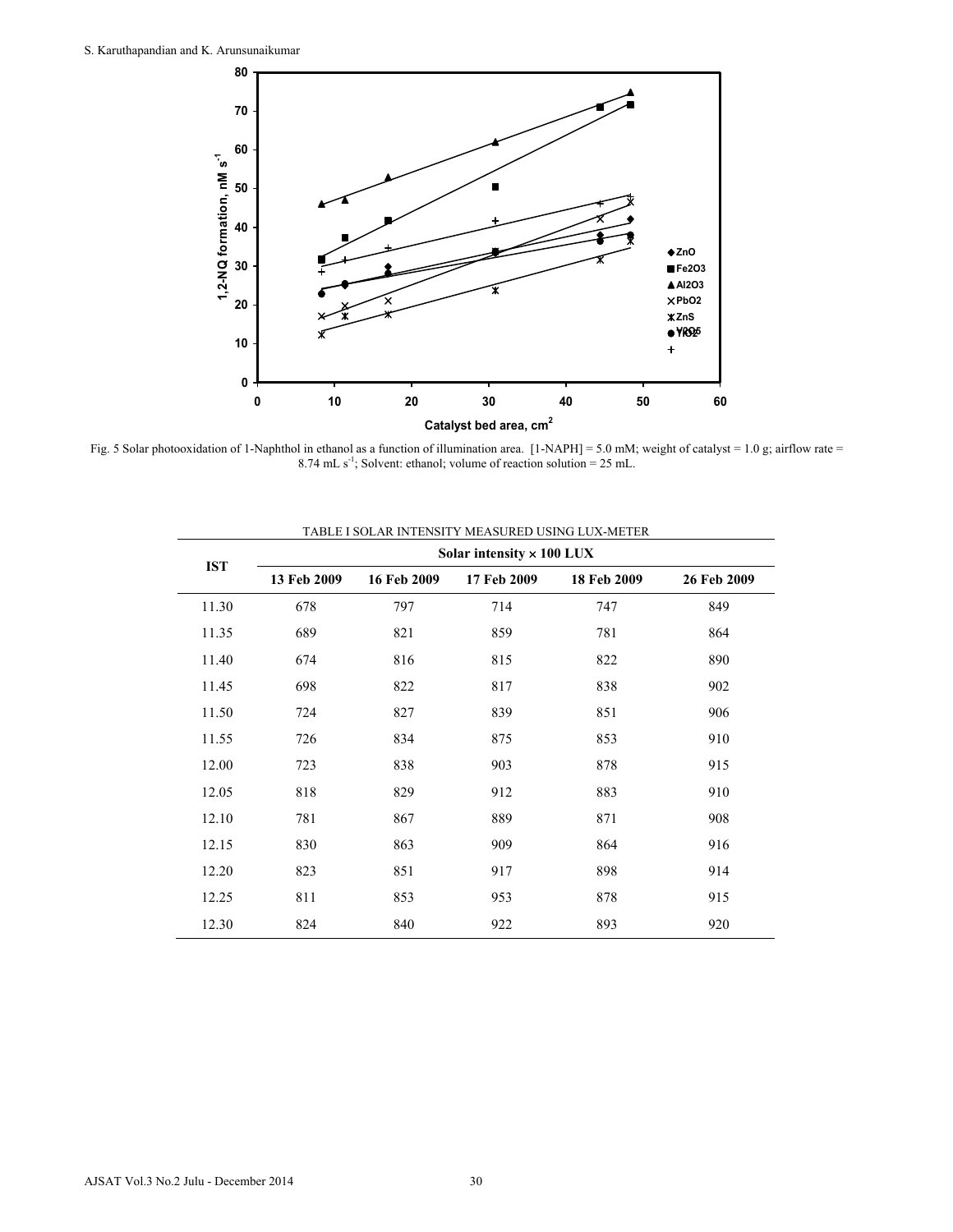| $[1-NAPH]$ , | 1,2-NO formation, $nM s^{-1}$ |                                |           |                  |       |                  |          |  |  |
|--------------|-------------------------------|--------------------------------|-----------|------------------|-------|------------------|----------|--|--|
| mM           | ZnO                           | Fe <sub>2</sub> O <sub>3</sub> | $Al_2O_3$ | PbO <sub>2</sub> | ZnS   | TiO <sub>2</sub> | $V_2O_5$ |  |  |
| 1.0          | 8.34                          | 17.13                          | 23.28     | 11.88            | 7.9   | 15.00            | 15.81    |  |  |
| 2.0          | 14.06                         | 25.47                          | 34.26     | 15.21            | 10.10 | 19.32            | 24.16    |  |  |
| 5.0          | 23.72                         | 32.50                          | 47.87     | 18.89            | 13.18 | 24.59            | 32.42    |  |  |
| 10.0         | 25.91                         | 37.78                          | 53.15     | 20.28            | 13.61 | 28.81            | 41.72    |  |  |
| 15.0         | 24.60                         | 43.00                          | 53.58     | 21.04            | 15.37 | 30.30            | 42.78    |  |  |
| 20.0         | 29.43                         | 45.24                          | 59.29     | 21.23            | 14.05 | 31.62            | 43.48    |  |  |

TABLE II SOLAR PHOTOOXIDATION OF 1-NAPHTHOL: 1,2-NQ FORMATION AT DIFFERENT [1-NAPH]

Weight of catalyst = 1.0 g; catalyst bed = 11.36 cm<sup>2</sup>; airflow rate = 8.74 mL s<sup>-1</sup>; solvent: ethanol; volume of reaction solution  $= 25$  mL.

| TABLE III THE DOUBLE RECIPROCAL PLOT OF RATE (NM S <sup>-1</sup> ) VERSUS [1-NAPH] |        |                                |                                                                   |                  |                |                  |          |  |  |  |  |
|------------------------------------------------------------------------------------|--------|--------------------------------|-------------------------------------------------------------------|------------------|----------------|------------------|----------|--|--|--|--|
| $(1/[1-NAPH]),$                                                                    |        |                                | 1/(Rate of 1,2-NQ formation), $(1/\text{ nM s}^{-1}) \times 10^8$ |                  |                |                  |          |  |  |  |  |
| mM                                                                                 | ZnO    | Fe <sub>2</sub> O <sub>3</sub> | $Al_2O_3$                                                         | PbO <sub>2</sub> | $\mathbf{ZnS}$ | TiO <sub>2</sub> | $V_2O_5$ |  |  |  |  |
| 1000                                                                               | 1.199  | 0.5830                         | 0.4255                                                            | 0.8418           | 1.2659         | 0.6665           | 0.6325   |  |  |  |  |
| 500                                                                                | 0.7112 | 0.3926                         | 0.2918                                                            | 0.6575           | 0.9900         | 0.5175           | 0.4139   |  |  |  |  |
| 200                                                                                | 0.4210 | 0.3076                         | 0.2088                                                            | 0.5294           | 0.7587         | 0.4066           | 0.3085   |  |  |  |  |
| 100                                                                                | 0.3850 | 0.2646                         | 0.1881                                                            | 0.4931           | 0.7347         | 0.3471           | 0.2397   |  |  |  |  |
| 66.66                                                                              | 0.4065 | 0.2325                         | 0.1866                                                            | 0.4753           | 0.6506         | 0.3300           | 0.2337   |  |  |  |  |
| 50                                                                                 | 0.3398 | 0.2210                         | 0.1686                                                            | 0.4710           | 0.7117         | 0.3162           | 0.2299   |  |  |  |  |
| $\mathbf{r}$                                                                       | 0.995  | 0.996                          | 0.999                                                             | 0.999            | 0.993          | 0.993            | 0.998    |  |  |  |  |

TABLE IV SOLAR PHOTOOXIDATION OF 1-NAPHTHOL: 1, 2-NQ FORMATION AT DIFFERENT AIRFLOW RATES

| <b>Airflow rate</b> | 1,2-NQ formation, $nM s^{-1}$ |                                |           |                  |       |                  |                                             |  |  |
|---------------------|-------------------------------|--------------------------------|-----------|------------------|-------|------------------|---------------------------------------------|--|--|
| $mLs^{-1}$          | ZnO                           | Fe <sub>2</sub> O <sub>3</sub> | $Al_2O_3$ | PbO <sub>2</sub> | ZnS   | TiO <sub>2</sub> | $V_2O_5$<br>7.19<br>25.48<br>31.18<br>36.01 |  |  |
| $\theta$            | 4.33                          | 5.14                           | 11.10     | 3.35             | 5.23  | 8.25             |                                             |  |  |
| 4.8                 | 15.81                         | 28.99                          | 47.44     | 15.37            | 15.81 | 18.45            |                                             |  |  |
| 8.7                 | 22.05                         | 37.07                          | 50.51     | 20.50            | 18.80 | 27.23            |                                             |  |  |
| 23.0                | 27.67                         | 46.17                          | 54.90     | 27.67            | 26.35 | 34.70            |                                             |  |  |

 $[1-NAPH] = 5.0$  mM; weight of catalyst = 1.0 g; catalyst bed = 11.36 cm<sup>2</sup>; solvent: ethanol; volume of reaction solution = 25 mL.